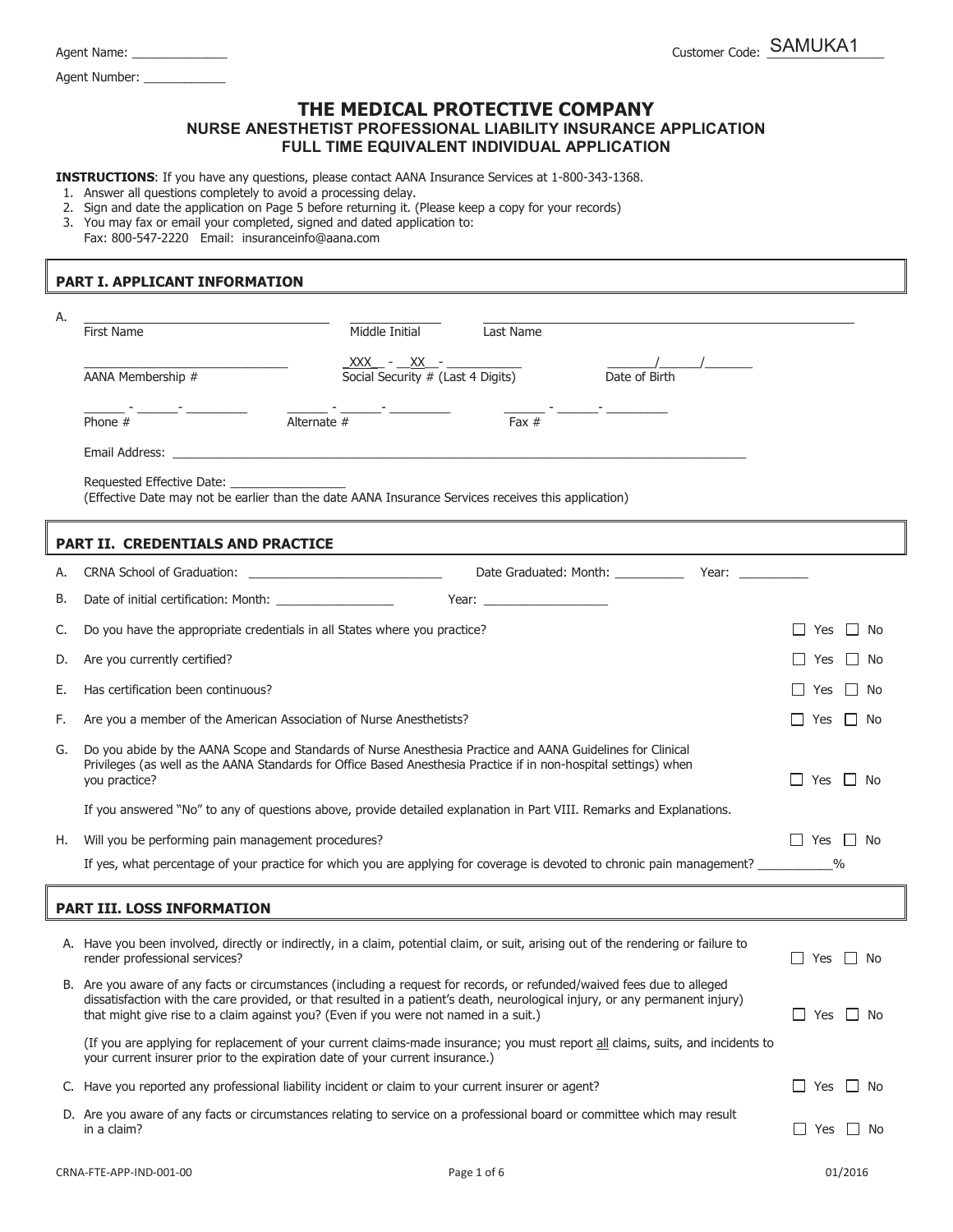If you answered yes to any of the questions in Part III above, please complete the enclosed Loss Information Supplement.

| <b>PART IV. PROFESSIONAL INFORMATION</b>                                                                                                                       |                                                                                                                                                                                                                                                                                   |                     |               |        |
|----------------------------------------------------------------------------------------------------------------------------------------------------------------|-----------------------------------------------------------------------------------------------------------------------------------------------------------------------------------------------------------------------------------------------------------------------------------|---------------------|---------------|--------|
|                                                                                                                                                                | A. Have you attended any cases that resulted in a formal incident report or investigation by any healthcare facility?                                                                                                                                                             | Yes                 |               | No     |
|                                                                                                                                                                | B. Have you been involved in a case in any government facility, Veterans Administration facility, or Indian Reservation<br>where you cannot be held personally liable, and the outcome of the case resulted in a patient's death, neurological<br>injury or any permanent injury? | Yes<br>ΙI           | l I No        |        |
|                                                                                                                                                                | C. Have you incurred or become aware of having a condition that impairs the ability to practice your medical specialty?<br>(i.e. mental illness, alcoholism, controlled substances, etc. Note: Functional addiction is considered a reportable<br>impairment.)                    | $\Box$<br>Yes       | $\perp$       | l No   |
|                                                                                                                                                                | D. Have your hospital privileges, DEA license, healthcare license or reimbursement privileges, been refused, denied,<br>revoked, suspended, restricted, subject to a reprimand, placed on probation or voluntarily surrendered?                                                   | Yes<br>ΙI           | $\mathbf{I}$  | No     |
|                                                                                                                                                                | E. Have you ever been indicted for, charged with, or convicted of, any act committed in violation of any law or<br>ordinance other than minor traffic offenses?                                                                                                                   | ΙI                  | Yes $\Box$ No |        |
|                                                                                                                                                                | <b>Missouri Applicants:</b> Do <b>Not</b> answer the following question:                                                                                                                                                                                                          |                     |               |        |
|                                                                                                                                                                | F. Has any insurer cancelled coverage, declined coverage, refused renewal or renewed only under restrictive circumstances<br>your professional liability coverage?                                                                                                                | Yes<br>$\mathsf{L}$ |               | l I No |
|                                                                                                                                                                | G. Have you been accused of sexual misconduct of any kind?                                                                                                                                                                                                                        | Yes                 |               | l I No |
| If you approved you be appeal on adjoining in Dayle IV, above, please provide a detailed ovelanation in Dayl VIII, Depending and Evalenctions, when additional |                                                                                                                                                                                                                                                                                   |                     |               |        |

If you answered yes to any of questions in Part IV. above, please provide a detailed explanation in Part VIII. Remarks and Explanations, using additional sheets as needed.

## **PART V. FRAUD NOTICE**

#### **MANDATORY: ALL APPLICANTS must read the following, and the applicable state notice(s) below:**

**Any person who knowingly and with intent to defraud any insurance company or other person, files an application for insurance or statement of claim containing any materially false information or conceals, for the purpose of misleading, information concerning any fact material thereto, commits a fraudulent insurance act, which is a crime and subjects such person to criminal and civil penalties, which may include voiding of the policy if allowed by state law.** 

#### **ALL ALABAMA APPLICANTS**:

Any person who knowingly presents a false or fraudulent claim for payment of a loss or benefit or who knowingly presents false information in an application for insurance is guilty of a crime and may be subject to restitution fines or confinement in prison, or any combination thereof.

#### **ALL ARIZONA APPLICANTS**:

Any person who knowingly and with intent to defraud any insurance company or other person, files an application for insurance or statement of claim containing any materially false information or conceals, for the purpose of misleading, information concerning any fact material thereto, commits a fraudulent insurance act, which is a crime and subjects such person to criminal and civil penalties.

#### **ALL ARKANSAS APPLICANTS**:

Any person who knowingly presents a false or fraudulent claim for payment of a loss or benefit or knowingly presents false information in an application for insurance is guilty of a crime and may be subject to fines and confinement in prison.

#### **ALL COLORADO APPLICANTS**:

It is unlawful to knowingly provide false, incomplete, or misleading facts or information to an insurance company for the purpose of defrauding or attempting to defraud the company. Penalties may include imprisonment, fines, denial of insurance, and civil damages. Any insurance company or agent of an insurance company who knowingly provides false, incomplete, or misleading facts or information to a policyholder or claimant for the purpose of defrauding or attempting to defraud the policyholder or claimant with regard to a settlement or award payable from insurance proceeds shall be reported to the Colorado division of insurance within the department of regulatory agencies.

#### **ALL DISTRICT OF COLUMBIA APPLICANTS**:

It is a crime to provide false or misleading information to an insurer for the purpose of defrauding the insurer or any other person. Penalties include imprisonment and/or fines. In addition, an insurer may deny insurance benefits, if false information materially related to a claim was provided by the applicant.

#### **ALL FLORIDA APPLICANTS**:

Any person who knowingly and with intent to injure, defraud, or deceive any insurer files a statement of claim or an application containing any false, incomplete, or misleading information is guilty of a felony of the third degree

#### **ALL GEORGIA APPLICANTS**:

It is a crime to knowingly provide false, incomplete or misleading information to an insurance company for the purpose of defrauding the company. Penalties may include imprisonment, fines, or denial of insurance benefits.

#### **ALL HAWAII APPLICANTS**:

For your protection, Hawaii law requires you to be informed that presenting a fraudulent claim for payment of a loss or benefit is a crime punishable by fines or imprisonment, or both.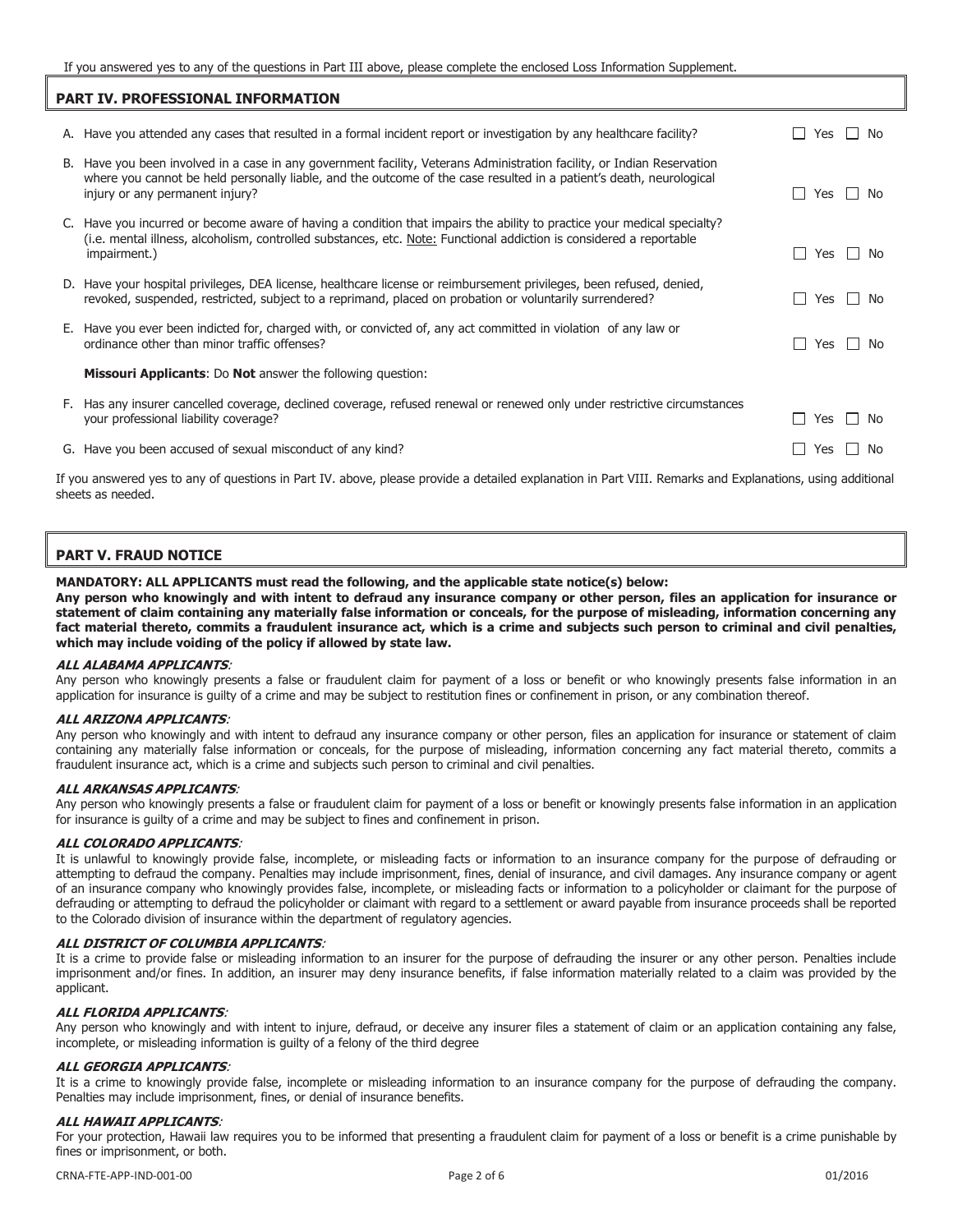#### **ALL KANSAS APPLICANTS**:

An insurer shall not be required to provide coverage or pay any claim involving a fraudulent insurance act. A fraudulent insurance act is committed by any person who, knowingly and with intent to defraud, presents, causes to be presented or prepares with knowledge or belief that it will be presented to or by an insurer, purported insurer, broker or any agent thereof, any written, electronic, electronic impulse, facsimile, magnetic, oral, or telephonic communication or statement as part of, or in support of, an application for the issuance of, or the rating of an insurance policy for personal or commercial insurance, or a claim for payment or other benefit pursuant to an insurance policy for commercial or personal insurance which such person knows to contain materially false information concerning any fact material thereto; or conceals, for the purpose of misleading, information concerning any fact material thereto.

### **ALL KENTUCKY APPLICANTS**:

Any person who knowingly and with intent to defraud any insurance company or other person files an application for insurance containing any materially false information or conceals, for the purpose of misleading, information concerning any fact material thereto commits a fraudulent insurance act, which is a crime.

#### **ALL MAINE APPLICANTS:**

It is a crime to knowingly provide false, incomplete or misleading information to an insurance company for the purpose of defrauding the company. Penalties may include imprisonment, fines or a denial of insurance benefits.

#### **ALL MINNESOTA APPLICANTS**:

No oral or written misrepresentation made by the Insured, or in the Insured's behalf, in the negotiation of insurance, shall be deemed material, or defeat or avoid the policy, or prevent its attaching, unless made with intent to deceive and defraud, or unless the matter misrepresented increases the risk of loss.

#### **ALL NEW JERSEY APPLICANTS**:

Any person who includes any false or misleading information on an application for an insurance policy is subject to criminal and civil penalties.

#### **ALL NEW MEXICO APPLICANTS**:

Any person who knowingly presents a false or fraudulent claim for payment of a loss or benefit or knowingly presents false information in an application for insurance is guilty of a crime and may be subject to civil fines and criminal penalties.

#### **ALL OHIO APPLICANTS**:

Any person who, with intent to defraud or knowing that he is facilitating a fraud against an insurer, submits an application or files a claim containing a false or deceptive statement is guilty of insurance fraud.

#### **ALL OREGON APPLICANTS**:

Any person who knowingly files an application for insurance or statement of claim containing any materially false information or conceals, for the purpose of misleading, information concerning any fact material thereto, may have committed a fraudulent insurance act, which may be a crime and also punishable by criminal and/or civil penalties in certain jurisdictions.

#### **ALL PENNSYLVANIA APPLICANTS**:

Any person who knowingly and with intent to defraud any insurance company or other person files an application for insurance or statement of claim containing any materially false information or conceals for the purpose of misleading, information concerning any fact material thereto commits a fraudulent insurance act, which is a crime and subjects such person to criminal and civil penalties.

### **ALL RHODE ISLAND APPLICANTS**:

Any person who knowingly presents a false or fraudulent claim for payment of a loss or benefit or knowingly presents false information in an application for insurance is guilty of a crime and may be subject to fines and confinement in prison.

#### **ALL TENNESSEE APPLICANTS**:

It is a crime to knowingly provide false, incomplete or misleading information to an insurance company for the purpose of defrauding the company. Penalties include imprisonment, fines and denial of insurance benefits.

# **ALL VERMONT APPLICANTS**:

Any person who knowingly presents a false statement in an application for insurance may be guilty of a criminal offense and subject to penalties under state law.

#### **ALL VIRGINIA APPLICANTS**:

It is a crime to knowingly provide false, incomplete or misleading information to an insurance company for the purpose of defrauding the company. Penalties include imprisonment, fines and denial of insurance benefits.

#### **ALL WASHINGTON APPLICANTS**:

It is a crime to knowingly provide false, incomplete, or misleading information to an insurance company for the purpose of defrauding the company. Penalties include imprisonment, fines, and denial of insurance benefits.

#### **ALL WEST VIRGINIA APPLICANTS**:

Any person who knowingly presents a false or fraudulent claim for payment of a loss or benefit or knowingly presents false information in an application for insurance is guilty of a crime and may be subject to fines and confinement in prison.

## **PART VI. NOTICES AND AGREEMENTS**

I further acknowledge that the above statements and particulars, or any statements and particulars made in any and all documents, applications, supplemental pages or other attachments (hereinafter "**Attachments**") for the purposes of my initial or renewal application, are true and that I have not knowingly suppressed or misstated any material facts and I or any applicant agree that this application, and any **Attachments**, shall be the basis of the contract with the Company. I agree to notify the Company if there are any future material changes in any answer to this application, or its **Attachments**, including without limitation, any change in professional specialty, affiliation or working arrangement with any other healthcare provider, facility, firm or professional association.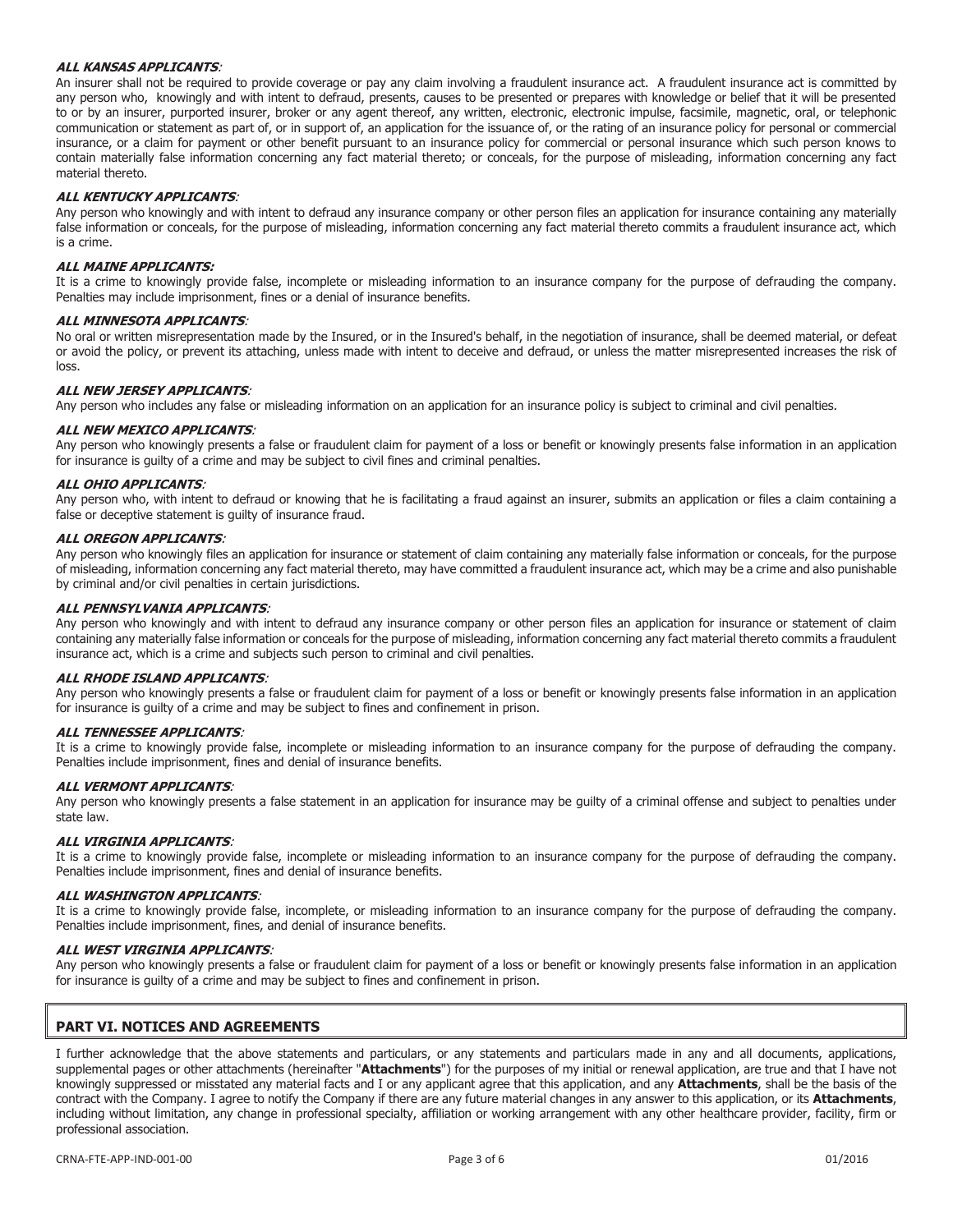Where allowed by state law, I understand that any material misrepresentation or omission made by me on this application may act to render any contract of insurance null and without effect or provide the Company with the right to rescind it. By making this application, I am not relying upon any oral or written representation that coverage has or will be extended to me or that a policy of insurance will be issued.

I further understand and agree that I have no right to demand or expect coverage until the Company has: (1) received my completed application; (2) my application has been accepted by the Company; and (3) received, as a precondition to coverage, the total premium due or, if the Company has agreed to finance the premium, the first installment due. In addition, I understand that if I pay my premium or first installment by check, electronic transfer, credit card payment or money order, it shall not be considered as "received" by the company until it has been honored by the bank.

I agree that if I fail to comply with these terms I will have no coverage for any claim under any policy of insurance for which I am applying.

I also understand that the Company may wish to contact persons, hospitals, schools, employers, insurance agents, professional liability insurers or other entities to verify and/or ascertain information regarding my credentials and background both prior to and if issued, after the issuance of a contract of insurance. Therefore, I hereby instruct any such person, hospital, school, employer, insurance agent, professional liability insurer or other entity to release to the company any information regarding me, which the Company, in good faith, believes to be applicable and pertinent to this application and if issued, the contract of insurance issued hereunder.

**If Alaska:** I understand that any material misrepresentation or omission made by me on this application may act to render any contract of insurance null and without effect or provide the Company with the right to rescind it, if the material misrepresentations or omissions are fraudulent, material to the acceptance of the risk or the hazard assumed, or the Company in good faith would not have issued the policy or would have issued it differently if the true facts had been known. By making this application, I am not relying upon any oral or written representation that coverage has or will be extended to me or that a policy of insurance will be issued.

**If Arizona:** I understand that, to the extent permitted by law, the Company reserves the right to deny coverage for any claim submitted under this policy if I have made misrepresentations, omissions, or incorrect statements, or if I have concealed facts that are: (1) fraudulent; (2) material either to the acceptance of the risk or to the hazard assumed by the Company; and (3) the Company in good faith would either not have issued the policy, or would not have issued the policy in as large an amount, or would not have provided coverage with respect to the hazard resulting in the loss, if the true facts had been made known to the Company as required either by this application for the policy, subsequent notice, or otherwise.

**If California:** I understand that if I cancel or terminate any coverage that may be provided by the Company, earned premium shall be computed in accordance with the standard short rate tables and procedures with a maximum penalty of up to 11%. Premium adjustments shall be made within a reasonable period of time after cancellation or termination. However, payment or tender of unearned premium shall not be a condition of cancellation.

**If Delaware:** Misrepresentations, omissions, concealment of facts and incorrect statements shall not prevent a recovery under the policy or contract unless either: (1) Fraudulent; or (2) Material either to the acceptance of the risk or to the hazard assumed by the insurer; or (3) The insurer in good faith would either not have issued the policy or contract, or would not have issued it at the same premium rate or would not have issued a policy or contract in as large an amount or would not have provided coverage with respect to the hazard resulting in the loss if the true facts had been made known to the insurer as required either by the application for the policy or contract or otherwise.

**If Georgia:** I understand that any material misrepresentation or omission made by me on this application may provide the Company with the right to cancel the policy and/or deny coverage for any claim submitted under this policy if I have made misrepresentations, omissions, or incorrect statements, or if I have concealed facts that are: (1) fraudulent; (2) material either to the acceptance of the risk or to the hazard assumed by the Company; and (3) the Company in good faith would either not have issued the policy, or would not have issued the policy in as large an amount, or would not have provided coverage with respect to the hazard resulting in the loss, if the true facts had been made known to the Company as required either by this application for the policy, subsequent notice, or otherwise. By making this application, I am not relying upon any oral or written representation that coverage has or will be extended to me or that a policy of insurance will be issued.

 **If Illinois:** I understand that any material misrepresentation or omission made by me or any other applicant on this application, which was omitted or made with the intent to deceive or which materially affects the acceptance of the risk or hazard assumed by the Company, may act to render any contract of insurance null and void and without effect or provide the Company the right to rescind it. By making this application, I am not, nor is any other applicant relying upon any oral or written representation that coverage has or will be extended or that a policy of insurance will be issued.

If Kansas: An insurer shall not be required to provide coverage or pay any claim involving a fraudulent insurance act. A fraudulent insurance act is committed by any person who, knowingly and with intent to defraud, presents, causes to be presented or prepares with knowledge or belief that it will be presented to or by an insurer, purported insurer, broker or any agent thereof, any written, electronic, electronic impulse, facsimile, magnetic, oral, or telephonic communication or statement as part of, or in support of, an application for the issuance of, or the rating of an insurance policy for personal or commercial insurance, or a claim for payment or other benefit pursuant to an insurance policy for commercial or personal insurance which such person knows to contain materially false information concerning any fact material thereto; or conceals, for the purpose of misleading, information concerning any fact material thereto.

**If Maine:** I understand that any material misrepresentation or omission made by me on this application may cause coverage to be cancelled and/or denied. However, we maintain the right to request a ruling from the Maine Courts on voidance or rescission of this policy. By making this application, I am not relying upon any oral or written representation that coverage has or will be extended to me or that a policy of insurance will be issued.

**If Minnesota:** I understand that any material misrepresentation or omission made by me on this application may act to render any contract of insurance null and without effect or provide the Company with the right to rescind it. By making this application, I am not relying upon any oral or written representation that coverage has or will be extended to me or that a policy of insurance will be issued. No misrepresentation or omission shall be material unless knowledge by the insurer of the facts misrepresented or omitted would have led to a refusal by the insurer to make such a contract.

**If Oklahoma:** I understand that any material misrepresentation or omission made by me on this application may act to render any contract of insurance null and without effect or provide the Company with the right to rescind it. By making this application, I am not relying upon any oral or written representation that coverage has or will be extended to me or that a policy of insurance will be issued.

**If Vermont:** I understand that any material misrepresentation or omission made by me or any other applicant on this application may act to render any contract of insurance null and void and without effect or provide the Company the right to cancel it. By making this application, I am not, nor is any other applicant relying upon any oral or written representation that coverage has or will be extended or that a policy of insurance will be issued.

**If Washington:** I understand that any intentional concealment or material misrepresentation made by me, or someone acting on my behalf, on this application may act to render any contract of insurance null and without effect. By making this application, I am not relying upon any oral or written representation that coverage has or will be extended to me or that a policy of insurance will be issued.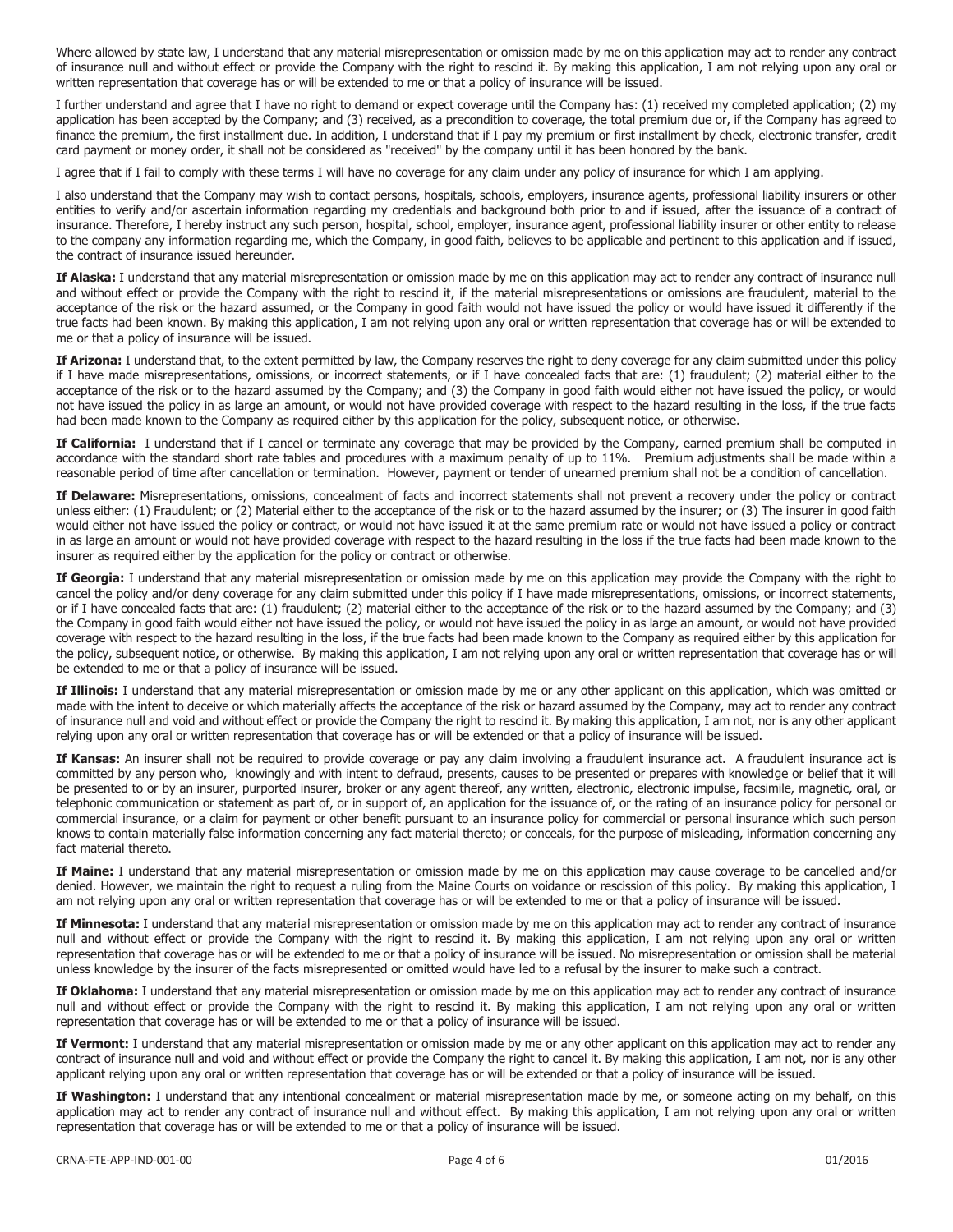#### **The Delaware Civil Union & Equality Act of 2011**

The Medical Protective Company recognizes the rights afforded to individuals under The Delaware Civil Union & Equality Act of 2011 and Delaware Bulletin No. 46 including the following:

Parties to a civil union shall have all of the same rights, protections and benefits, and shall be subject to the same responsibilities, obligations and duties, under Delaware law as are granted to, enjoyed by, or imposed upon married spouses. A party to a civil union shall be included in any definition or use of the terms "dependent", "family", "husband and wife", "immediate family", "next of kin", "spouse", "stepparent", "tenants by the entirety", and other terms, whether or not gender-specific, that denote a spousal relationship or a person in a spousal relationship, as those terms are used throughout Delaware law. For all purposes of Delaware laws that refer to marriage or marital status, other than Chapter 1 of Title 13 of the Delaware Code, parties to a civil union will be included in such reference. The Act automatically recognizes as civil unions for all purposes of Delaware law legal unions between two persons of the same sex, such as civil unions, marriages and domestic partnerships that are validly formed in jurisdictions other than Delaware and are substantially similar to Delaware civil unions.

#### **Compliance with Illinois Bulletin 2011-06 and The Religious Freedom Protection and Civil Union Act**

The Medical Protective Company recognizes the rights afforded to individuals under The Religious Freedom Protection and Civil Union Act which states:

ìThe parties to a civil union are entitled to the same legal obligations, responsibilities, protections and benefits that are afforded or recognized by the laws of Illinois to spouses. The law further provides that a party to a civil union shall be included in any definition or use of the terms "spouse," "family," "immediate family," "dependent," "next of kin," and other terms descriptive of spousal relationships as those terms are used throughout Illinois law. This includes the terms "marriage" or "married." or variations thereon. If policies of insurance provide coverage for children, the children of civil unions must also be provided coverage. The Act also requires recognition of civil unions or same sex civil unions or marriages legally entered into in other jurisdictions."

#### **NOTICE CONCERNING POLICYHOLDER RIGHTS IN AN INSOLVENCY UNDER THE MINNESOTA INSURANCE GUARANTY ASSOCIATION LAW**

The financial strength of your insurer is one of the most important things for you to consider when determining from whom to purchase a property or liability insurance policy. It is your best assurance that you will receive the protection for which you purchased the policy. If your insurer becomes insolvent, you may have protection from the Minnesota Insurance Guaranty Association as described below but to the extent that your policy is not protected by the Minnesota Insurance Guaranty Association or if it exceeds the guaranty association's limits, you will only have the assets, if any, of the insolvent insurer to satisfy your claim.

Residents of Minnesota who purchase property and casualty or liability insurance from insurance companies licensed to do business in Minnesota are protected, SUBJECT TO LIMITS AND EXCLUSIONS, in the event the insurer becomes insolvent. This protection is provided by the Minnesota Insurance Guaranty Association.

Minnesota Insurance Guaranty Association 7600 Parklawn Ave # 460 Edina, MN 55435-5137 (952) 831-1908

The maximum amount that the Minnesota Insurance Guaranty Association will pay in regard to a claim under all policies issued by the same insurer is limited to \$300,000. This limit does not apply to workers' compensation insurance. Protection by the guaranty association is subject to other substantial limitations and exclusions. If your claim exceeds the guaranty association's limits, you may still recover a part or all of that amount from the proceeds from the liquidation of the insolvent insurer, if any exist. Funds to pay claims may not be immediately available. The guaranty association assesses insurers licensed to sell property and casualty or liability insurance in Minnesota after the insolvency occurs. Claims are paid from the assessment.

THE PROTECTION PROVIDED BY THE GUARANTY ASSOCIATION IS NOT A SUBSTITUTE FOR USING CARE IN SELECTING INSURANCE COMPANIES THAT ARE WELL MANAGED AND FINANCIALLY STABLE. IN SELECTING AN INSURANCE COMPANY OR POLICY, YOU SHOULD NOT RELY ON PROTECTION BY THE GUARANTY ASSOCIATION.

 THIS NOTICE IS REQUIRED BY MINNESOTA STATE LAW TO ADVISE POLICYHOLDERS OF PROPERTY AND CASUALTY INSURANCE POLICIES OF THEIR RIGHTS IN THE EVENT THEIR INSURANCE CARRIER BECOMES INSOLVENT. THIS NOTICE IN NO WAY IMPLIES THAT THE COMPANY CURRENTLY HAS ANY TYPE OF FINANCIAL PROBLEMS. ALL PROPERTY AND CASUALTY INSURANCE POLICIES ARE REQUIRED TO PROVIDE THIS NOTICE.

## **PART VII. APPLICANTíS AFFIDAVIT, AUTHORIZATION, RELEASE AND SIGNATURE**

(each application must be signed and dated)

**Signing this application does not bind the applicant or the Company to complete the insurance. Approval will not be given before all information has been provided including questions developed from the information contained herein.**

**I have read the above application and to the best of my knowledge and belief, the facts stated herein and in the accompanying materials are a complete statement of such facts and are true.**

**Signature: \_\_\_\_\_\_\_\_\_\_\_\_\_\_\_\_\_\_\_\_\_\_\_\_\_\_\_\_\_\_\_ Date Signed: \_\_\_\_\_\_\_\_\_\_\_\_\_\_\_\_\_\_\_\_\_** 

**Iowa Only: Agent Name & License Number:** 

Note: Please allow 2-3 weeks for processing your application.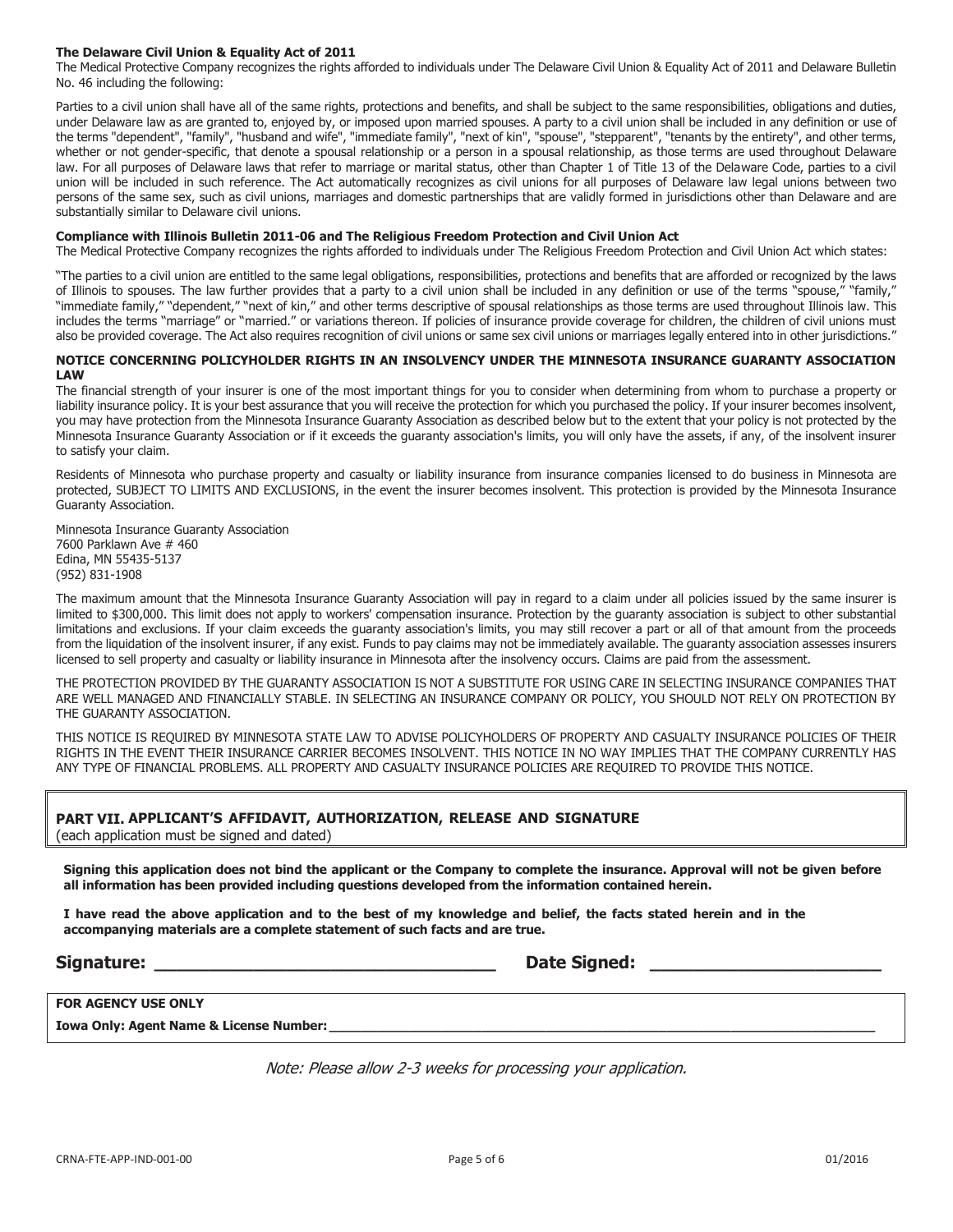## Mail, fax or email completed and signed application to: **AANA Insurance Services** 116 South Prospect Avenue Park Ridge, IL 60068 Telephone (800) 343-1368 Fax (800) 547-2220 Email: insuranceinfo@aana.com

PART VIII. REMARKS AND EXPLANATIONS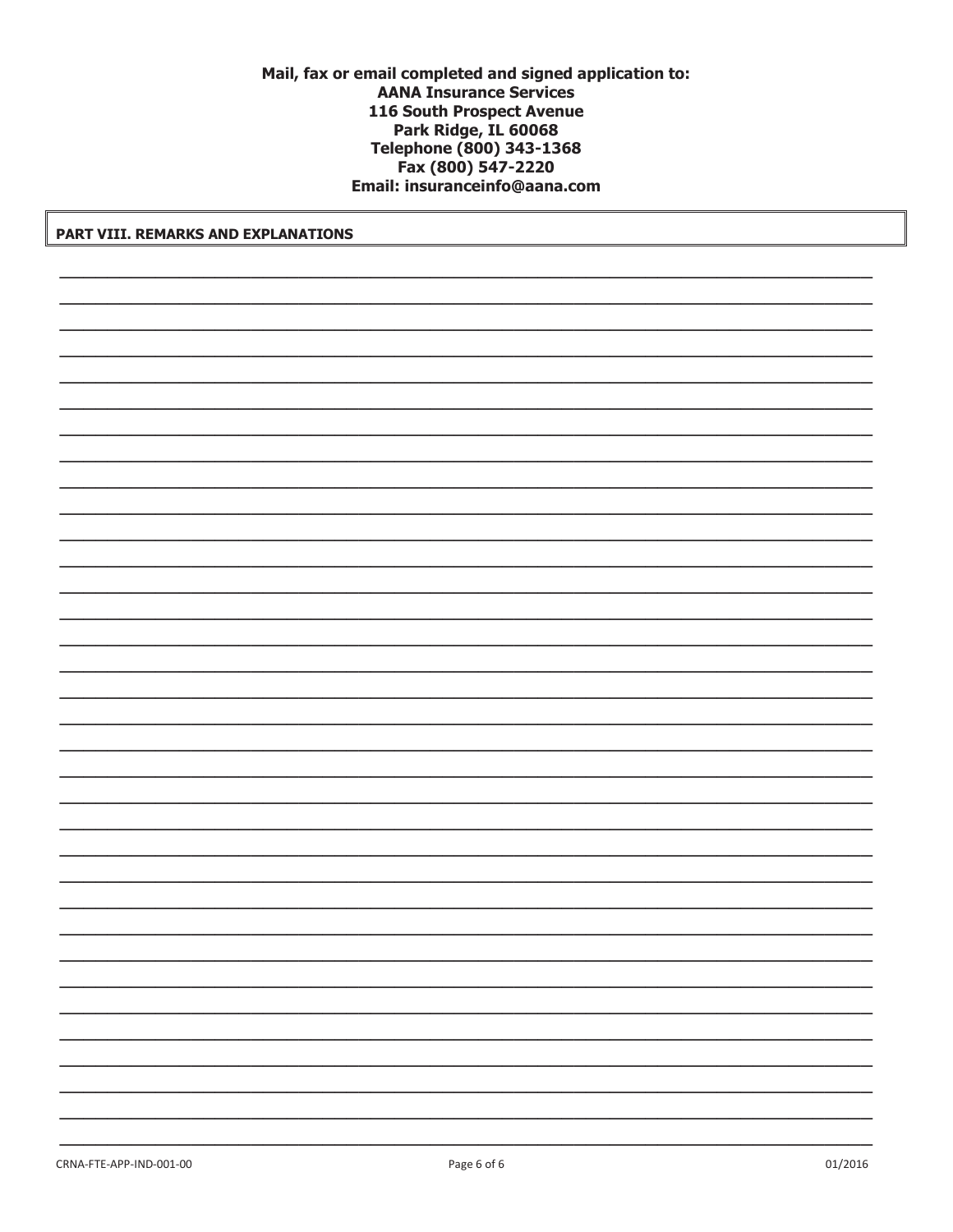## **THE MEDICAL PROTECTIVE COMPANY NURSE ANESTHETIST PROFESSIONAL LIABILITY INSURANCE APPLICATION FULL TIME EQUIVALENT INDIVIDUAL APPLICATION SUPPLEMENT**

# **FTE Individual's Policy Hours**

| NOTE: Each "FTE" is defined as 2000 hours of practice including administrative hours (does not refer to on-call hours). |                               |  |
|-------------------------------------------------------------------------------------------------------------------------|-------------------------------|--|
|                                                                                                                         |                               |  |
|                                                                                                                         |                               |  |
| <b>STATE</b>                                                                                                            | <b>ESTIMATED ANNUAL HOURS</b> |  |
|                                                                                                                         |                               |  |
| 2. $\qquad \qquad$                                                                                                      |                               |  |
|                                                                                                                         |                               |  |
|                                                                                                                         |                               |  |
| 5.                                                                                                                      |                               |  |
|                                                                                                                         |                               |  |
| TOTAL ESTIMATED ANNUAL HOURS _________________                                                                          |                               |  |
|                                                                                                                         |                               |  |
| <b>SIGNATURE</b>                                                                                                        | <b>DATE</b>                   |  |
|                                                                                                                         |                               |  |
| NAME (PLEASE PRINT)                                                                                                     | <b>TITLE</b>                  |  |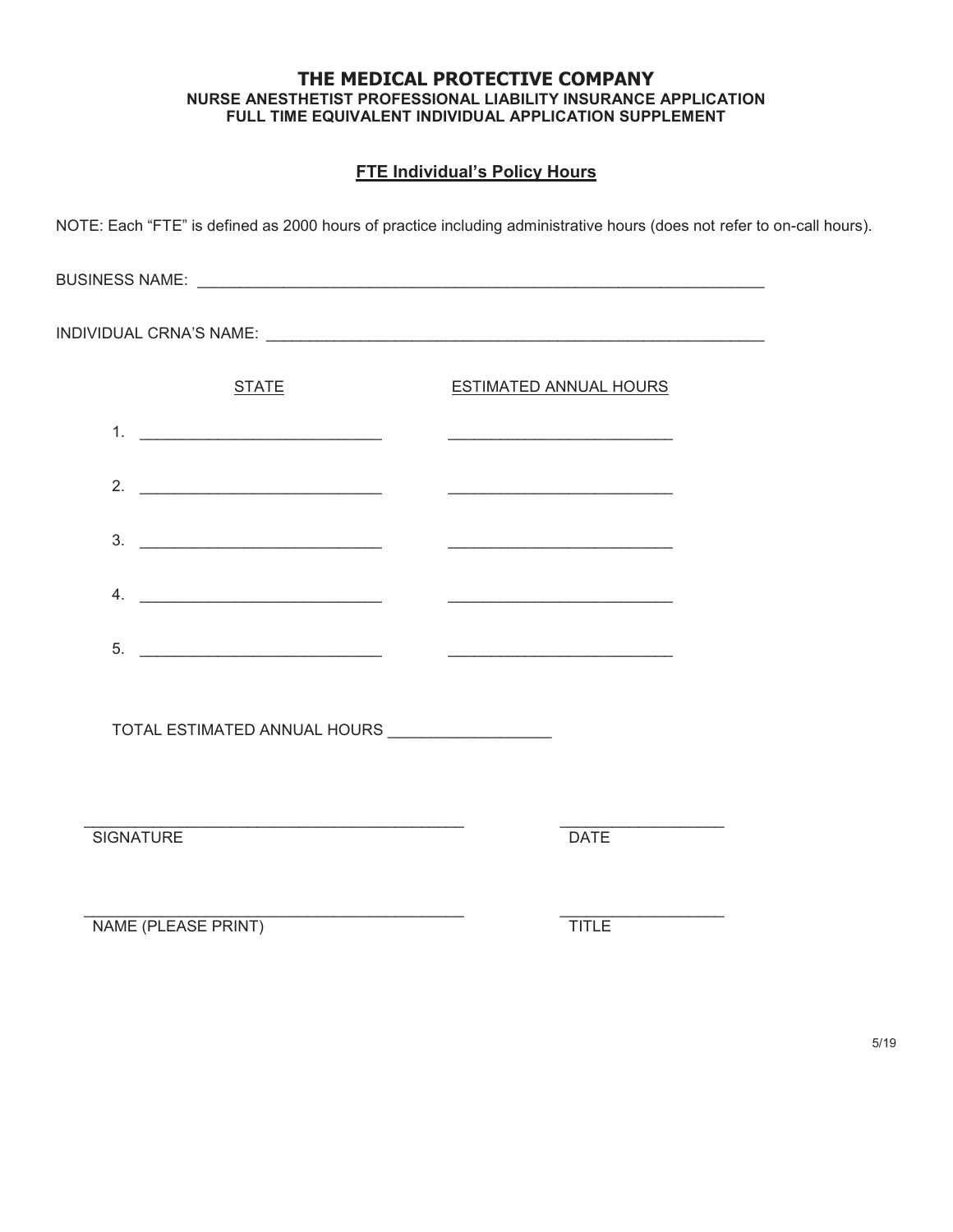

Complete the attached Loss Information Supplement in its entirety for any 'YES' answers in PART V, LOSS **INFORMATION**, questions A., B., C., or D and submit the completed, signed and dated form with the application.

In addition to the completed form, please attach the following for each claim/incident:

- · A typed narrative providing a detailed description of all preoperative, intraoperative and postoperative events as they relate to your involvement in the claim/incident in question.
- Copies of any records or results with the patient's name removed (such as the anesthesia record, surgeon's report, autopsy report, expert witness documentation, etc) to clarify the events surrounding the claim/incident in question.
- If the insurance policy that is providing (or provided) coverage for the claim/incident was not purchased through AANA Insurance Services, you will also need to secure a copy of your claims history (also called a "loss run") from the company that is providing (or provided) the coverage.
- · Copies of dismissal papers (if applicable).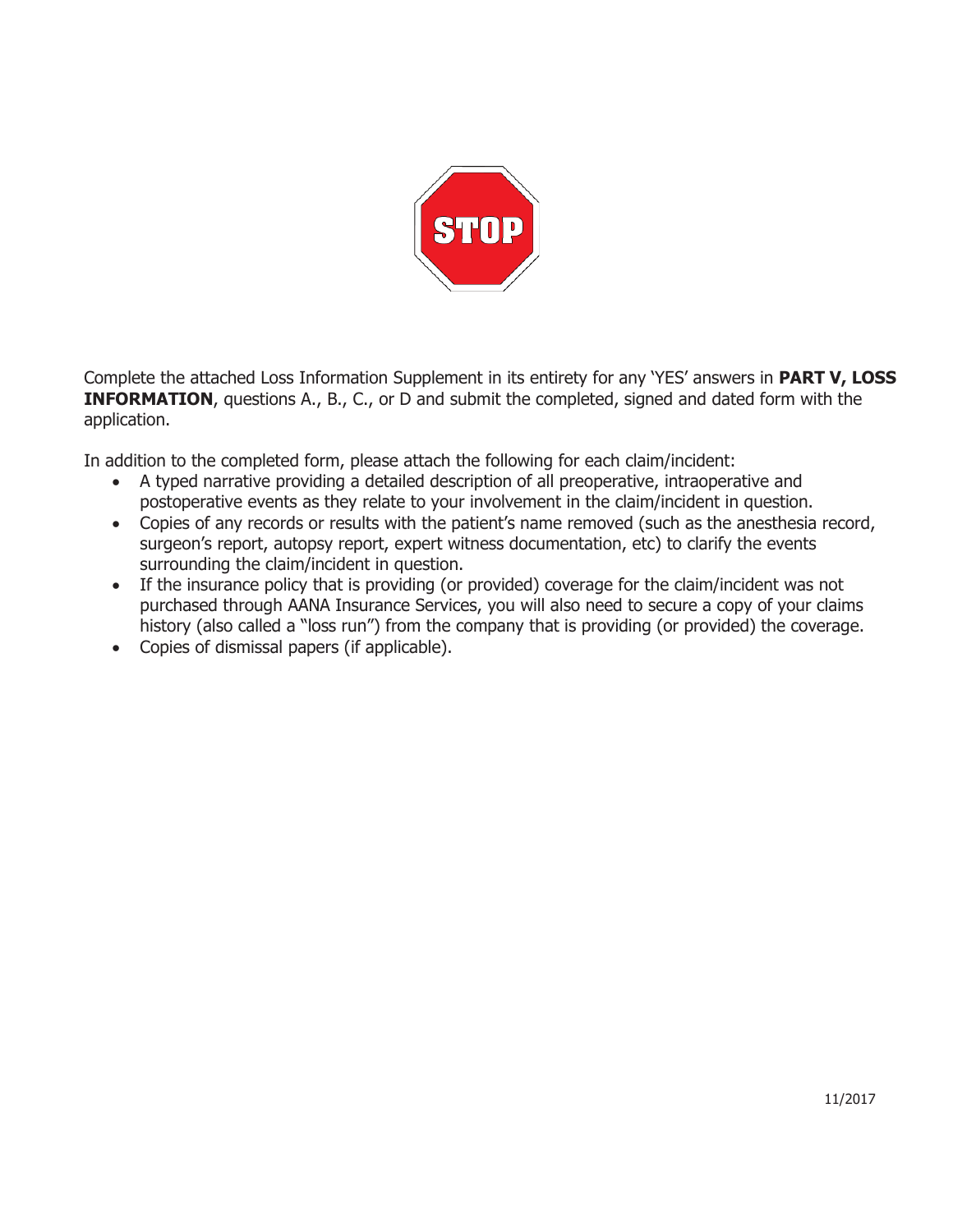## **THE MEDICAL PROTECTIVE COMPANY HEALTHCARE PROFESSIONAL LIABILITY INSURANCE APPLICATION SUPPLEMENTAL CLAIM INFORMATION FORM**

## CLAIM INFORMATION INSTRUCTIONS:

- 1. This form is to be completed by an applicant with any previously reported claim(s) or to disclose an incident(s) that potentially may give rise to a claim. COMPLETE ONE FORM FOR EACH CLAIM OR INCIDENT.
- 2. If space is insufficient to answer any questions fully use reverse side of this page or attach a separate sheet.
- 3. Your responses to the questions on this form *must be typed.* These responses can be typed on a separate **sheet rather than using this form, if you prefer.**
- 4. Answer all questions completely.

| 1.             |                                                                                                                                                                                                                                                             |  |  |  |  |
|----------------|-------------------------------------------------------------------------------------------------------------------------------------------------------------------------------------------------------------------------------------------------------------|--|--|--|--|
| 2.             | $\Box$ Claim/Suit<br>$\Box$ Incident<br>Indicate whether the claimant has initiated a claim/suit or if this is a precautionary incident:<br>If an incident, have you submitted written notice to your present insurance carrier?<br>$\Box$ Yes<br>$\Box$ No |  |  |  |  |
| 3.             | Insurance Company handling your claim: Claim File #: Claim File #: Claim File #:                                                                                                                                                                            |  |  |  |  |
| 4.             |                                                                                                                                                                                                                                                             |  |  |  |  |
| 5.             | Date when you first learned of the claim/suit or became aware that an incident may give rise to a claim: ______________________________                                                                                                                     |  |  |  |  |
| 6.             | IF CLAIM IS CLOSED:                                                                                                                                                                                                                                         |  |  |  |  |
|                | Total payment to Claimant: \$__________________ Indicate whether:<br>$\Box$ Court Judgment<br>Out of Court Settlement                                                                                                                                       |  |  |  |  |
| 7 <sup>1</sup> | IF CLAIM IS PENDING:                                                                                                                                                                                                                                        |  |  |  |  |
|                | Claimant's settlement demand?<br>\$<br><u> 1990 - Johann Barn, mars ann an t-Aonaich an t-Aonaich an t-Aonaich an t-Aonaich an t-Aonaich an t-Aonaich an </u>                                                                                               |  |  |  |  |
|                | Defendant's offer for settlement, if any?<br>\$                                                                                                                                                                                                             |  |  |  |  |
|                | Insurer's loss reserve, if any?                                                                                                                                                                                                                             |  |  |  |  |
| 8.             | What steps or procedures have you adopted to prevent a similar claim:                                                                                                                                                                                       |  |  |  |  |
|                |                                                                                                                                                                                                                                                             |  |  |  |  |
|                |                                                                                                                                                                                                                                                             |  |  |  |  |
|                |                                                                                                                                                                                                                                                             |  |  |  |  |
|                |                                                                                                                                                                                                                                                             |  |  |  |  |
|                |                                                                                                                                                                                                                                                             |  |  |  |  |
|                |                                                                                                                                                                                                                                                             |  |  |  |  |
|                |                                                                                                                                                                                                                                                             |  |  |  |  |
|                |                                                                                                                                                                                                                                                             |  |  |  |  |
|                |                                                                                                                                                                                                                                                             |  |  |  |  |
|                |                                                                                                                                                                                                                                                             |  |  |  |  |